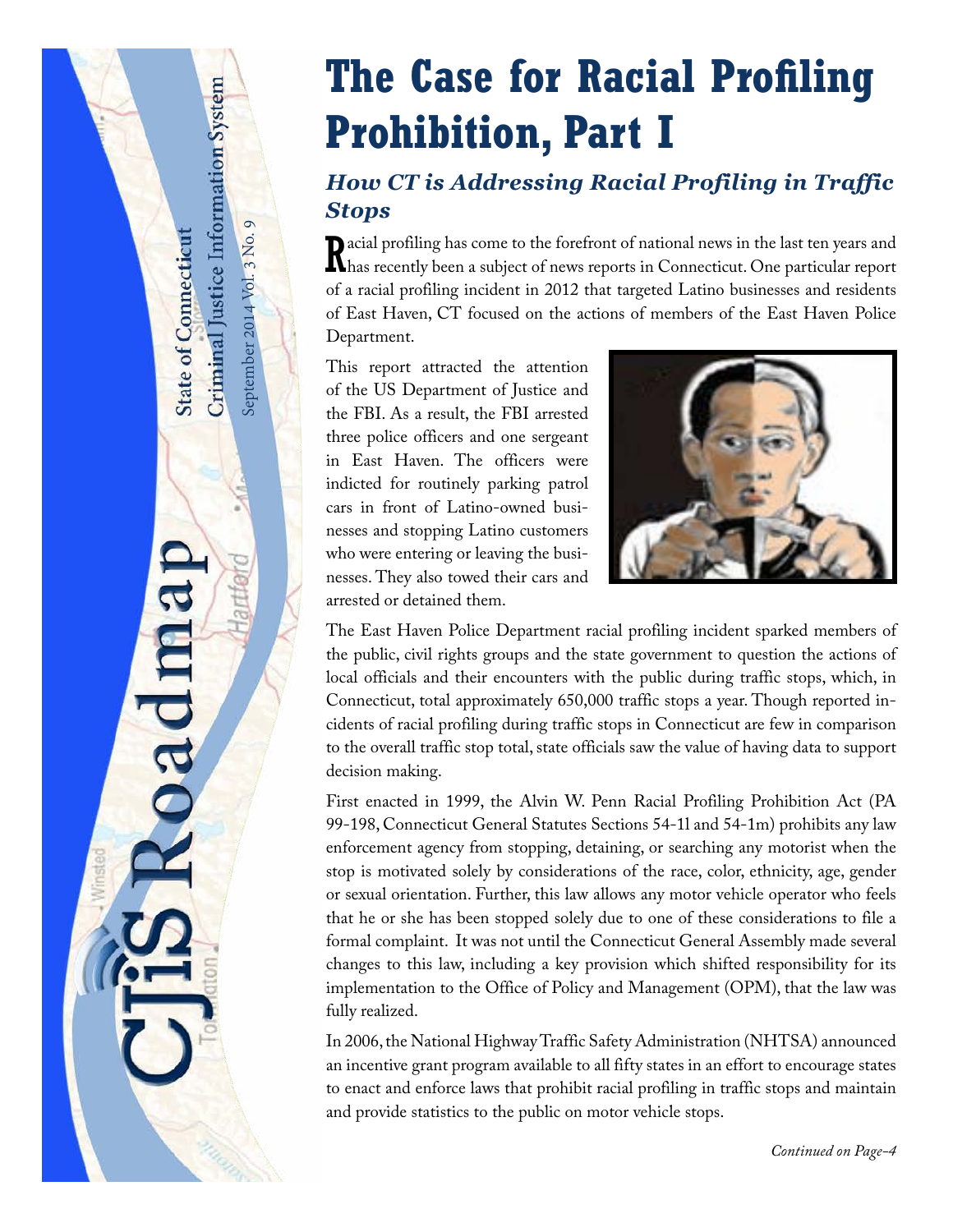### CJIS Governing Board

Revolutionary Technology Linking Connecticut's Criminal Justice & Law Enforcement Community September 2014 Vol. 3 No. 9 www.ct.gov/cjis

 $\sim$ Co-Chairs Mike Lawlor, Under Secretary, Office of Policy & Management

Judge Patrick L. Carroll, III, Chief Court Administrator

 $\sim$ **MEMBERS** Hakima Bey-Coon, Esq., *Designee,*

*Office of Victim Advocate* Eric Coleman, *Senator, Co-Chair, Joint Comm. on Judiciary* Melody Currey, *Commissioner, Dept. of Motor Vehicles* Donald DeFronzo, *Commissioner, Dept. of Admin. Services* James Dzurenda, *Commissioner, Dept. of Correction* Gerald M. Fox, *Representative, Co-Chair, Joint Comm. on Judiciary* Carleton Giles, *Chairperson Board of Pardons and Paroles* Kevin Kane, Esq., *Chief State's Attorney, Office of Chief State's Attorney* John A. Kissel, *Senator, Ranking Member, Joint Comm. on Judiciary* Richard C. Mulhall, *Chief, CT Police Chiefs Association* Rosa C. Rebimbas, *Representative, Ranking Member, Joint Comm. on Judiciary* Dr. Dora Schriro, *Commissioner, Dept. of Emerg. Services & Public Protection* Susan O. Storey, Esq., *Chief Public Defender, Division of Public Defender Services*

> CJIS Senior Management Sean Thakkar, *Executive Director* Mark Tezaris, *Program Manager*  $\sim$

Comments, corrections, and inquiries about this newsletter should be directed to: Sean Thakkar, *CJIS Executive Director,* Sean.Thakkar@ct.gov, or Patty Meglio, *Technical Writer*, Patricia.Meglio@ct.gov

**CIIS Roadmap** 





# **CJIS Academy**

### **OBTS Certification Classes**

C classes will continue to be conducted at 99 East River Drive, 7th JIS offers certification classes three times a year for OBTS. The floor, East Hartford, CT 06108. For more information and to sign up, visit the CIIS Academy Webpage.

CJIS Support Group: 860-622-2048 CJIS Website: www.cjis.ct.gov

### **OBTS Training Date**

• October 16, 2014, 9 AM to 12 PM

### **OBTS and CISS Overview**

• September 16, New Haven Police Academy, New Haven, CT



## **For more information on**  lications, go to **www.ct.gov/ [cjis](http://www.ct.gov/cjis/site/default.asp)**



| In This Issue |
|---------------|
|---------------|

| The Case for Racial Profiling Prohibition, Part 1Page-1 |         |
|---------------------------------------------------------|---------|
|                                                         |         |
|                                                         | Page-3. |
|                                                         |         |
|                                                         |         |
|                                                         |         |
|                                                         |         |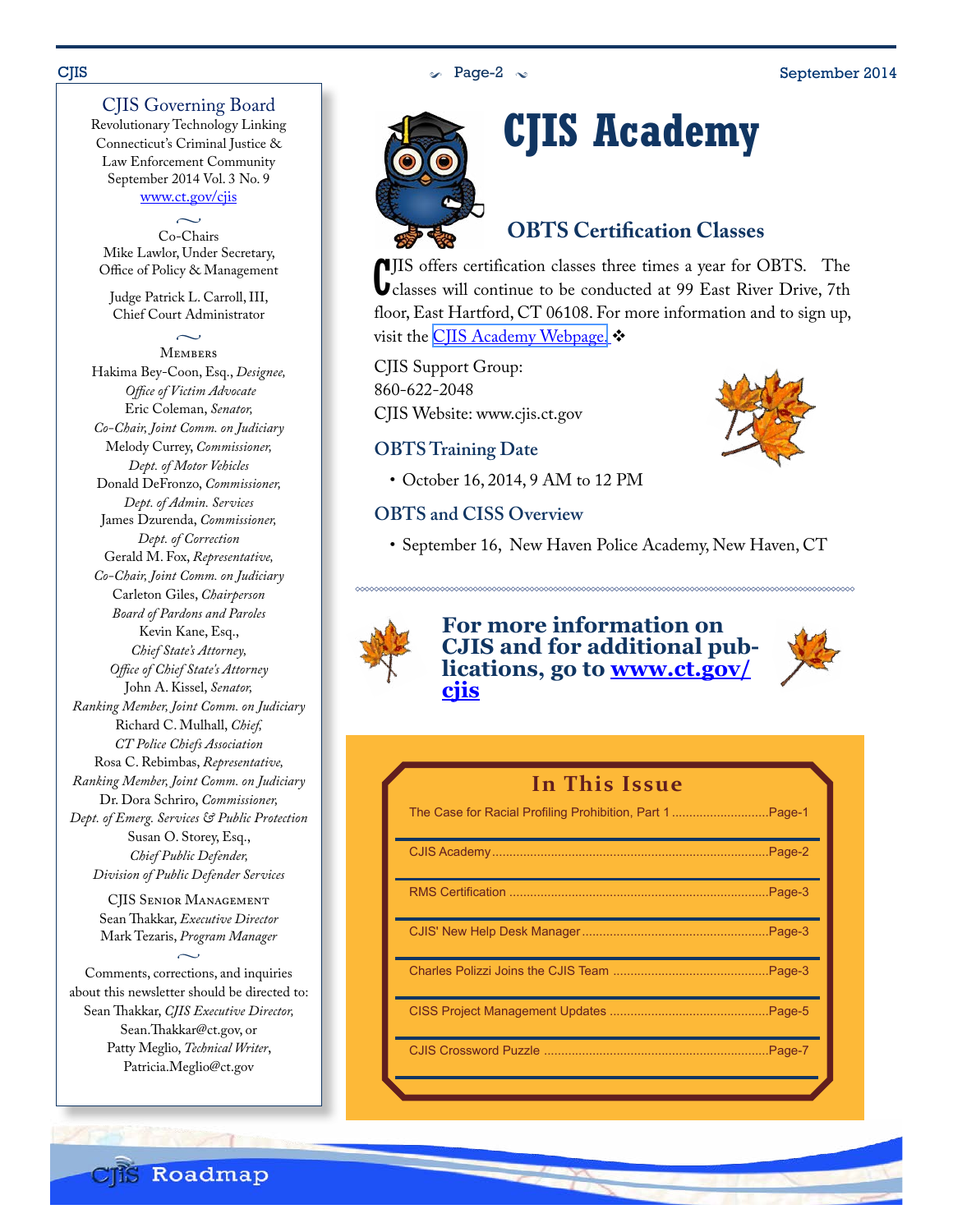# <span id="page-2-0"></span>**RMS Certification**

With the new certified RMS applications, local Law En-forcement Agencies (LEAs) will be able to transmit arrest information to other agencies using Information Exchanges. Before they can do this, each LEA will need to pass a certification process that enables the RMS/CAD systems to communicate with CISS. To support this process, CJIS and BEST are helping to install and configure the new routers.

CJIS has decided to work with three RMS Vendors as part of the first workflow release. As the project progresses, CJIS will include other RMS/CAD vendors.

To aid the planning, communication and scheduling process, CISS is working on a charter for each RMS/CAD vendor. The RMS Vendors Charter, a working document between RMS/CAD vendors and CISS project managers, will

**CJIS' New Help Desk Manager**

C "Dee My-cull") as the new CJIS Help Desk Manager. Pat **IIS** would like to introduce Pat DeMichele (pronounced was born in Waterbury, CT and attended Gibbs College in Norwalk where he graduated with an A.A.S. in Computer Network Operations. Prior to joining the CJIS team, Pat worked at CorCystems as a technical engineer and later as a Service Manager where he managed a Help Desk. Pat will be creating new processes and procedures to stand up



a new Help Desk for CJIS. His efforts will also include the configuring of a new and robust ticketing system that will support CJIS applications, users, and internal staff. Pat lives in Plymouth, CT with his wife, Teresa. ❖

include project overview, scope, assumptions, dependencies and constraints. It will also define the way that issues and risks will be documented and resolved, and include communication plans, meeting schedules and other project information.

All RMS/CAD vendors and CISS project managers must agree on the information contained in the RMS Vendors Charter. CJIS received approval from two of the three initial RMS vendors on the RMS Vendors Charter. CJIS plans to move forward with the third vendor within the next couple of weeks.

The CJIS Technical team will continue configuring Local Area Network (LAN) access at local LEAs. They will do the following:

*Continued on Page-7*

# **Charles Polizzi Joins the CJIS Team**

C harles Polizzi is the newest **U**member of the CIIS Project Management team. Charles was born and raised in Marlboro, New York, just seventy miles north of New York City. He attended Fairmont State College in Fairmont, West Virginia, and holds a bachelor's degree in



Business Administration. Charles brings over fifteen years of experience working in program and project management for technology and financial service companies. He holds certifications as a Project Management Professional (PMP), Lean Six Sigma Green Belt and Certified Lean Practitioner. Charles has three children and resides in Simsbury, CT.

**CIIS Roadmap**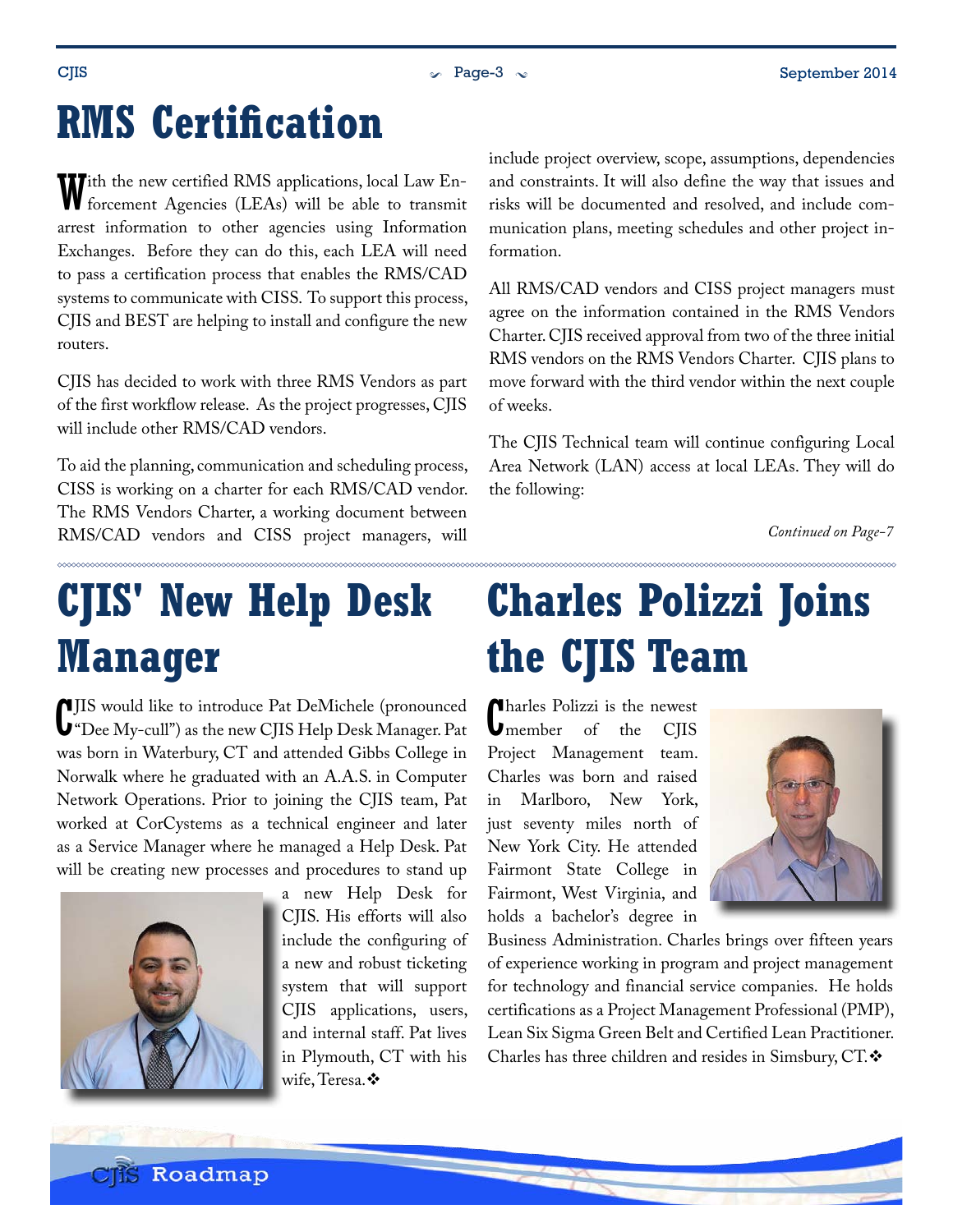### $\sim$  Page-4  $\sim$  Page-4  $\sim$  September 2014

#### *Racial Profiling, continued from Page-1*

At that time, Andrew Clark, Director for the Institute for Municipal and Regional Policy (IMRP) at Central Connecticut State University, was working with then CT General Assembly Judiciary Committee Co-chair Rep. Mike Lawlor, on numerous criminal justice policy issues. In January 2012, in response to the East Haven racial profiling incident, Lawlor, in his new role as Under Secretary for Ciminal Justice Policy and Planning at OPM, encouraged Clark and the IMRP to apply for the grant through the Department of Transportation. In May, 2012, the IMRP were awarded a \$1.2 million NHTSA grant to support implementation of the Alvin W. Penn Act.

In this effort, the IMRP, in consultation with OPM, established a Racial Profiling Prohibition Advisory Board to help

oversee the design, evaluation, and management of the racial profiling study mandated by P.A. 12-74 "An Act Concerning Traffic Stop Information." This project, known as the Connecti-

cut Racial Profiling Prohibition Project (CTRP3), tasks the IMRP, the Advisory Board, CJIS and all appropriate parties to expand and make available the collection and analysis of traffic stop data in Connecticut. The project brings together experts in public policy, civil and human rights, and criminal justice. The Institute for Municipal and Regional Policy (IMRP) is a non-partisan, University-based organization dedicated to enriching the quality of local, state and national public policy. 1 The Advisory Board is made up of members of the CT legislature, local human and civil rights organizations, state and local police, Judicial ( JUD), Depart of Motor Vehicles (DMV), University of New Haven and CCSU faculty and staff, Department of Transportation (DOT), and other local groups. CJIS' role is to improve the way that criminal justice agencies communicate and share information across system components, and how data is managed on crime and criminal offenders.

Though first enacted in 1999, the revised law provided a more rigorous application of the original. It mandated the electronic submission of racial profiling data to allow for more timely and thorough analyses. It required the distribu-

1 http://web.ccsu.edu/imrp/. CCSU, Institute for Municipal and Regional Policy (IMRP).

**CIS** Roadmap

tion of a notice to inform motorists of their right to file a complaint if they feel they were profiled. Additionally, failing to comply with the provisions of the Alvin Penn Racial Profiling Prohibition Act could result in a withholding of state funds from a local law enforcement agency. Funds from the grant also allow for officer training and public awareness activities.

"Developing a transparent system to view the data by members of the public, policy makers, and law enforcement administrators is an important component of this project. For the first time, the electronic collection system developed by CJIS makes it possible to create a system for public consumption of data. In the fall of 2014, raw data files and summary tables will be available online through the Connecticut Data Collaborative portal. The information will

> be updated regularly and allow for more immediate access to data for decision making." 2 There will be a public announcement in early September on the project's progress, including a report on data collected

from October 1, 2013 to May 31, 2014. This preliminary report will be followed by a twelve-month report using data from October 1, 2013 to October 1, 2014 (available in January, 2015).

The value that the Racial Profiling Prohibition Project brings to the community is tremendous. Since data will be available at near real-time online to the public, a police chief can make decisions and curtail improper behavior on current investigations. And, policy decisions can be made based on data rather than perceptions. To improve trust and communication between local law enforcement and the community, analysis of racial profiling data will be part of a program to educate the public, improve officer training, and provide a channel for public feedback on racial profiling issues. The benefits could extend beyond our state's borders. The US federal government is considering replicating the Racial Profiling Prohibition Project on a national level.

#### *Next month, Part II, Racial Profiling: How Data is Collected and Analyzed*

References: Barone, Ken. 2014. Interview by author. New Britain, CT. 26 August. Clark, Andrew. 2014. Interview by author. New Britain, CT. 26 August.

For more information, go to: [Profiling the Alvin Penn Act](http://www.ct.gov/opm/cwp/view.asp?a=2967&Q=494056&PM=1#Resources)

2 State of CT Traffic Stop Data Report, Oct. 1-May 31, 2014.

*"Developing a transparent system to view the data by members of the public, policy makers, and law enforcement administrators is an important component of this project."*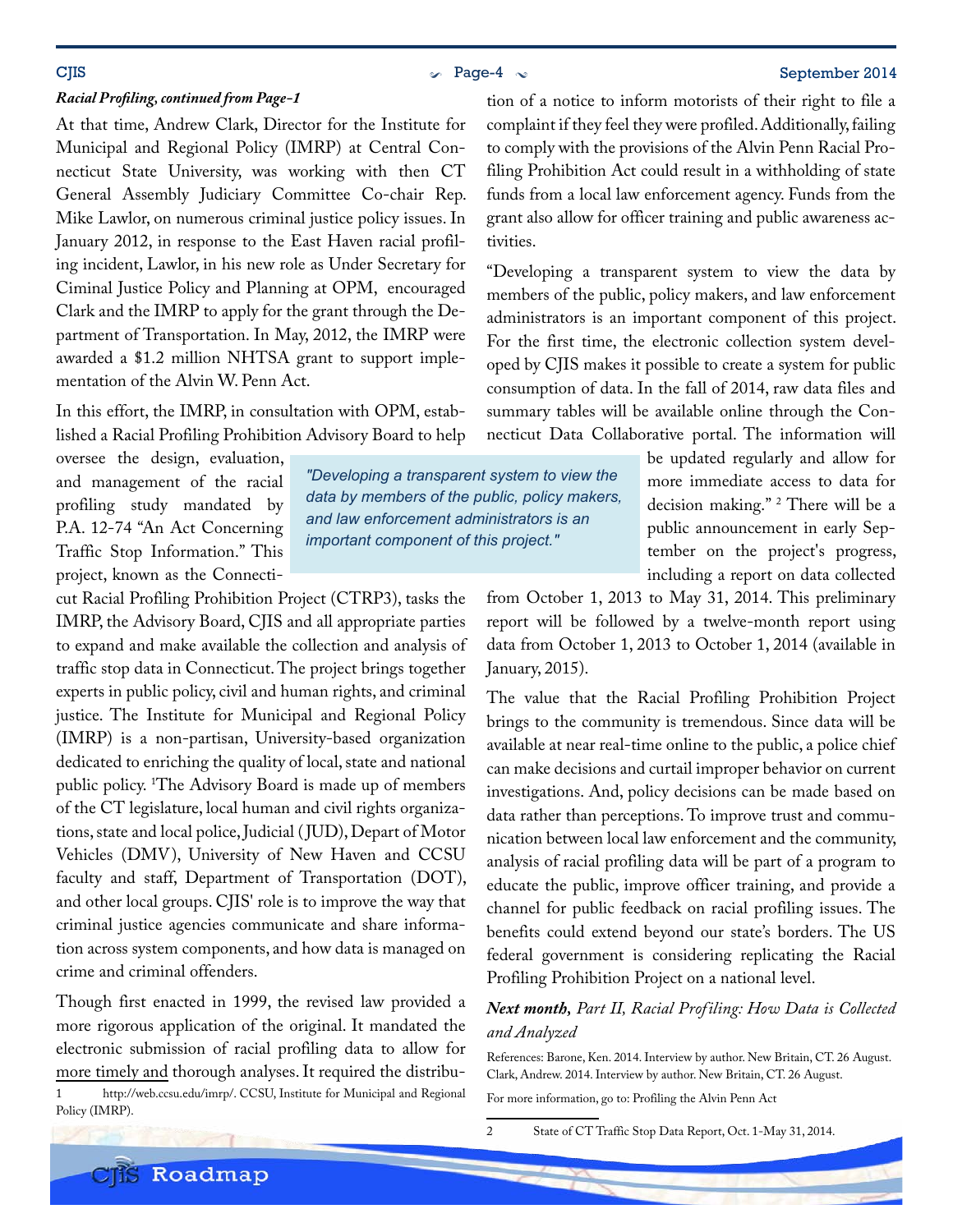## <span id="page-4-0"></span>**CISS Project Management Updates**

#### **Waves 1-3**

#### **Automatic electronic Information Exchanges**

CJIS' project managers are working on project charters and scheduling with stakeholders and will continue along this path in September.

Uniform Arrest Reports (UARs) and Misdemeanors will be the first two arrest processes that will be part of Release 2 for CISS. The work efforts involved for this release include the normal project development cycle.

The CISS Project team will begin scheduling working sessions with each of the agencies to coordinate

#### **Accomplishments**

1. Judicial completed a second review of the Agency Interface Build Out Charter.

**CIIS Roadmap** 

their schedules with the schedule for the first workflow release. CJIS understands that not all agencies will be able to participate in the first release because of schedule conflicts, but adjustments will be made to accommodate them as much as possible.

Judicial completed a second review of the Agency Interface Build Out Charter. CISS Project Managers will make updates to the Charter and review it once more with Judicial, at which time it will be finalized.

The CISS Project team will create a charter for each agency. The Agency Charter, a working document between an agency and CISS project managers, will include project overview, scope, assumptions, dependencies and constraints. It will also define the way that issues and risks will be documented and resolved, and include communication plans, meeting schedules and other project information.

*PM Updates, continued on Page-6*

#### **Next Month**

- 2. Finalize Agency Interface Build Out Charter with Judicial.
- 3. Review the Agency Charter with all agencies.
- 4. Continue to work on release plan scheduling with each of the agen-

#### **Next Month (contin.)**

cies.

- 5. Build out project plans for all of the remaining Workflow releases.
- 6. Xerox will continue their review of Wave 1 Workflow requirements.

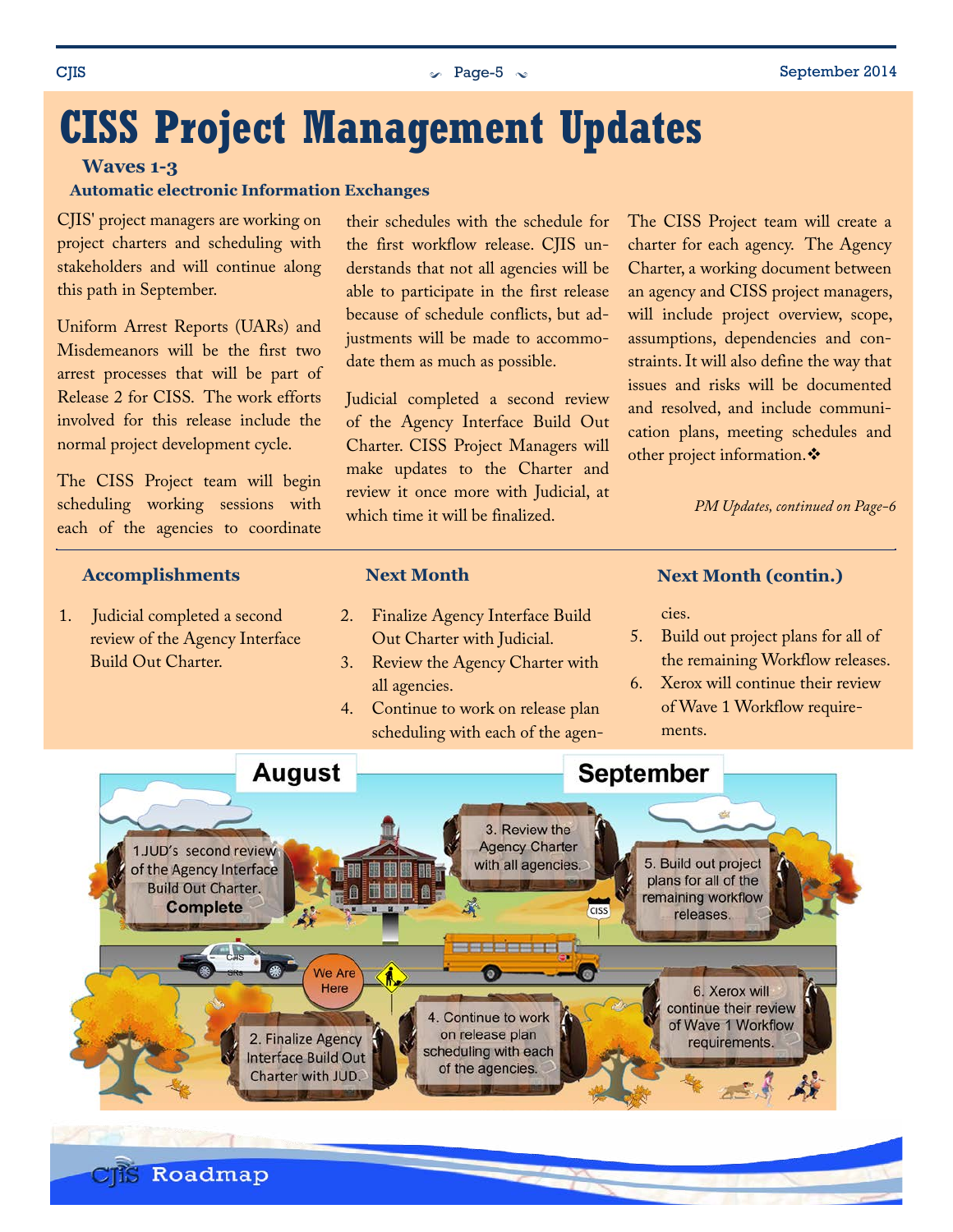*CISS Project Management Updates, continued from Page 5*

#### **User search of criminal justice agency data systems Search Releases**

The CISS Business team with assis-<br>tance from the CJIS Public Safety The CISS Business team with assis-Liaison created user interface (UI) business requirements for the results pages for Search Release 1 (SR1). The requirements show information gathered from the Offender Based Information System (OBIS) and the Paperless Re-Arrest Warrant Network (PRAWN) and the Department of Correction (DOC) photos. They will provide a guide for Xerox's technical design when the contract re-engages and will be used as a guide for stakeholder engagement and collaboration.

The CISS Project Manager updated the Charter for Search Release 1 to correspond to the Release Plan. The Charter contains project details and definitions.

Looking towards September, the CISS Business team will write the second draft of business requirements for the UI and present them to Xerox for their review.

The CISS Business team is working on use cases for the UI. Use cases will help with testing and development and help meet user needs. A use case is a list of steps that define interactions between a user and a system that result in a goal. In the case of a UI, a use case would describe how a user would search and find specific data in CISS.

For SR2, the CISS Project Manager will draft a charter similar in structure to the charter for SR1 and will share the Search Release 1 Charter with the CJIS Community. ❖

#### **Accomplishments**

- 1. CJIS created requirements for the UI.
- 2. The Charter for Search Release 1 was updated.

#### **Next Month**

- 3. The CISS Business team will write the second draft of business requirements for the UI.
- 4. The CISS Business team will

#### **Next Month (contin.)**

work on use cases for SR1.

- 5. The CISS Project Manager will draft the charter for SR2.
- 6. The CISS Project Manager will share the Charter for SR1 with the CJIS Community.